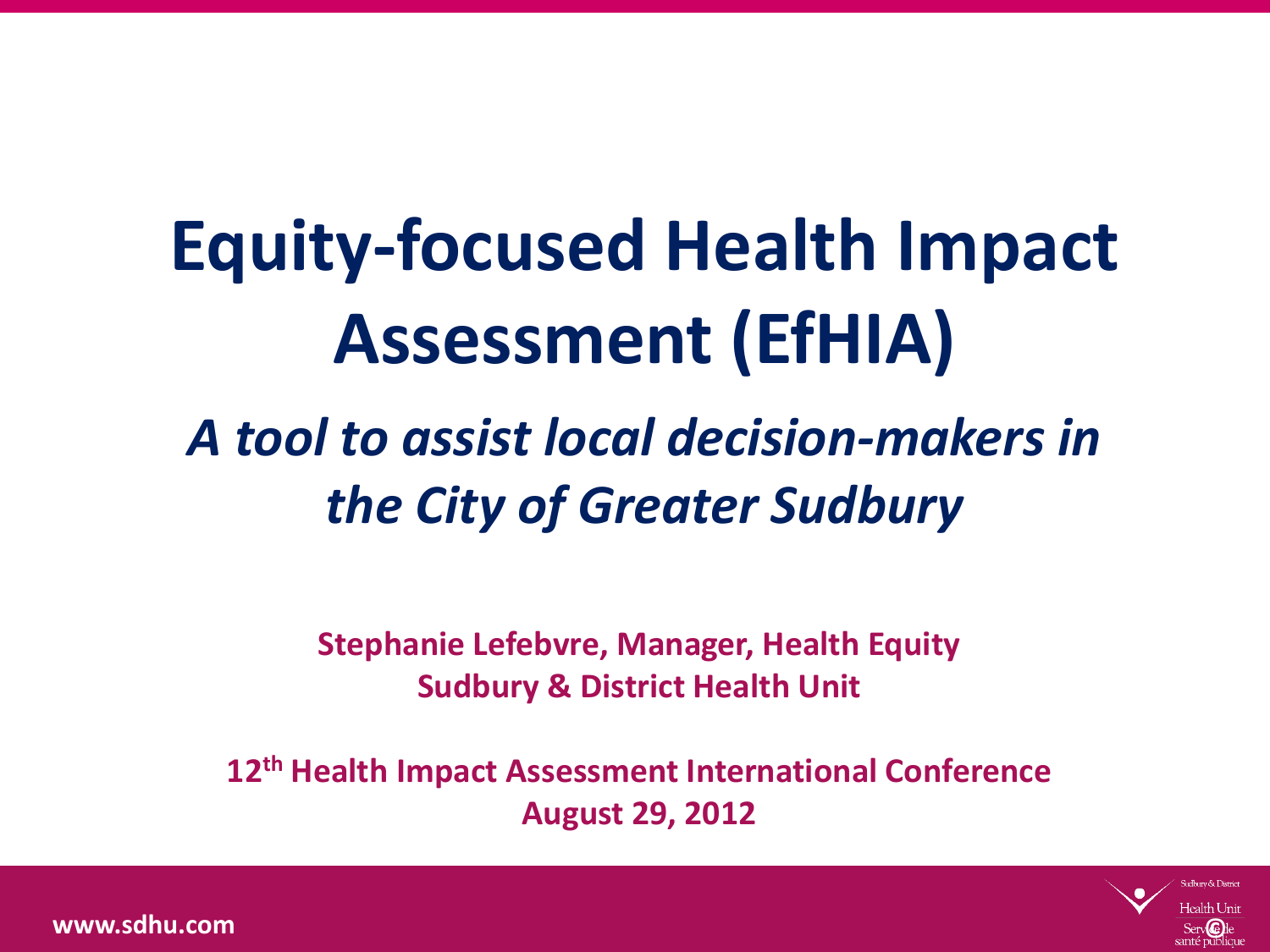#### **SUBBURY & DISTRICT HEALTH UNITED I will share . . .**

- A bit about the Sudbury & District Health Unit
- Our experience with Health Impact Assessment
	- Building our own understanding and capacity
	- Sharing it with our community partners
	- Building the support of our Board of Health and municipalities
- Lessons learned and Recommendations for others

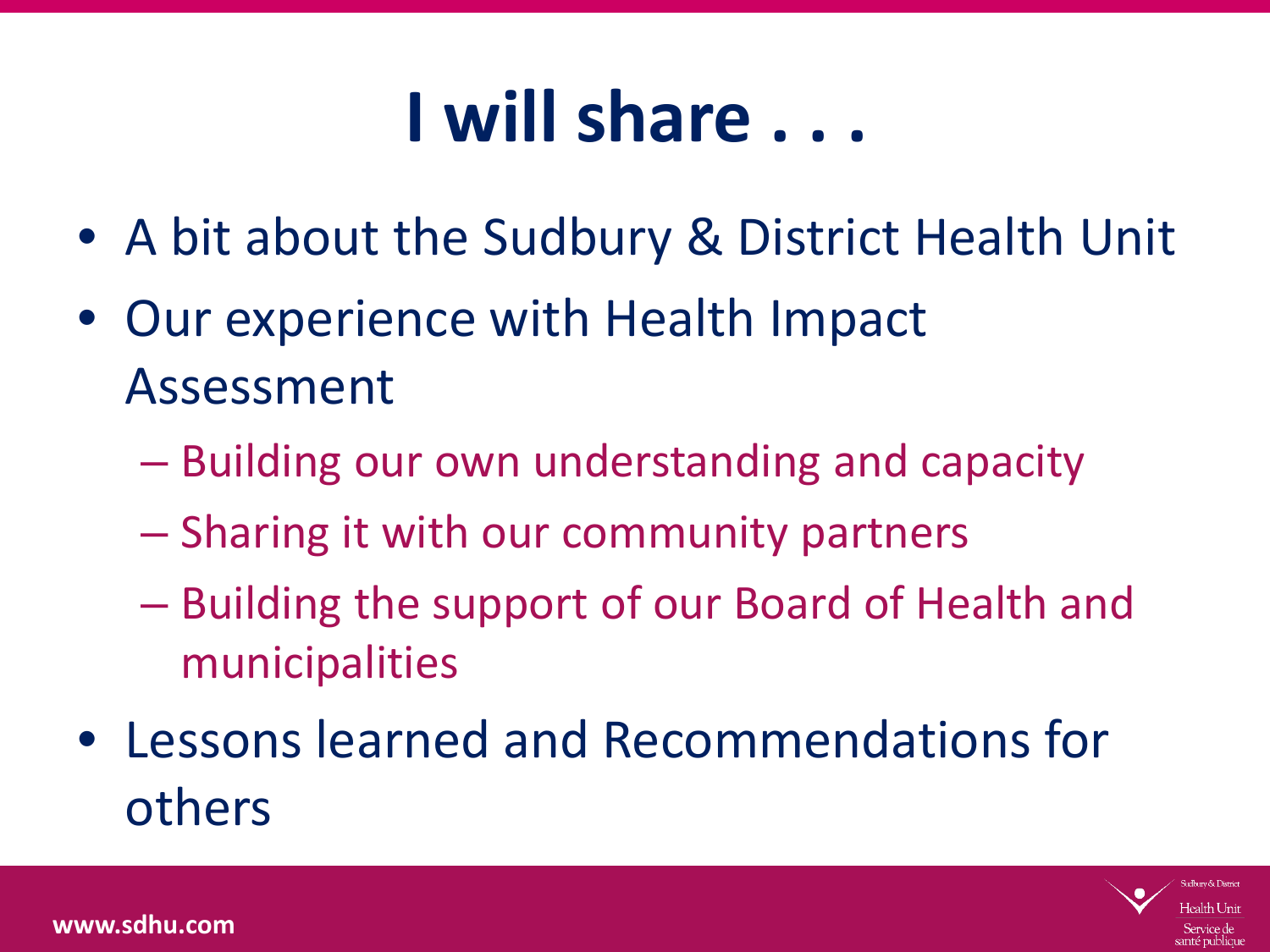## **Who are we?**

- Population 200,000
- Approximately 46,000 km2
- 19 municipalities; "sparsely populated urban-rural mix"



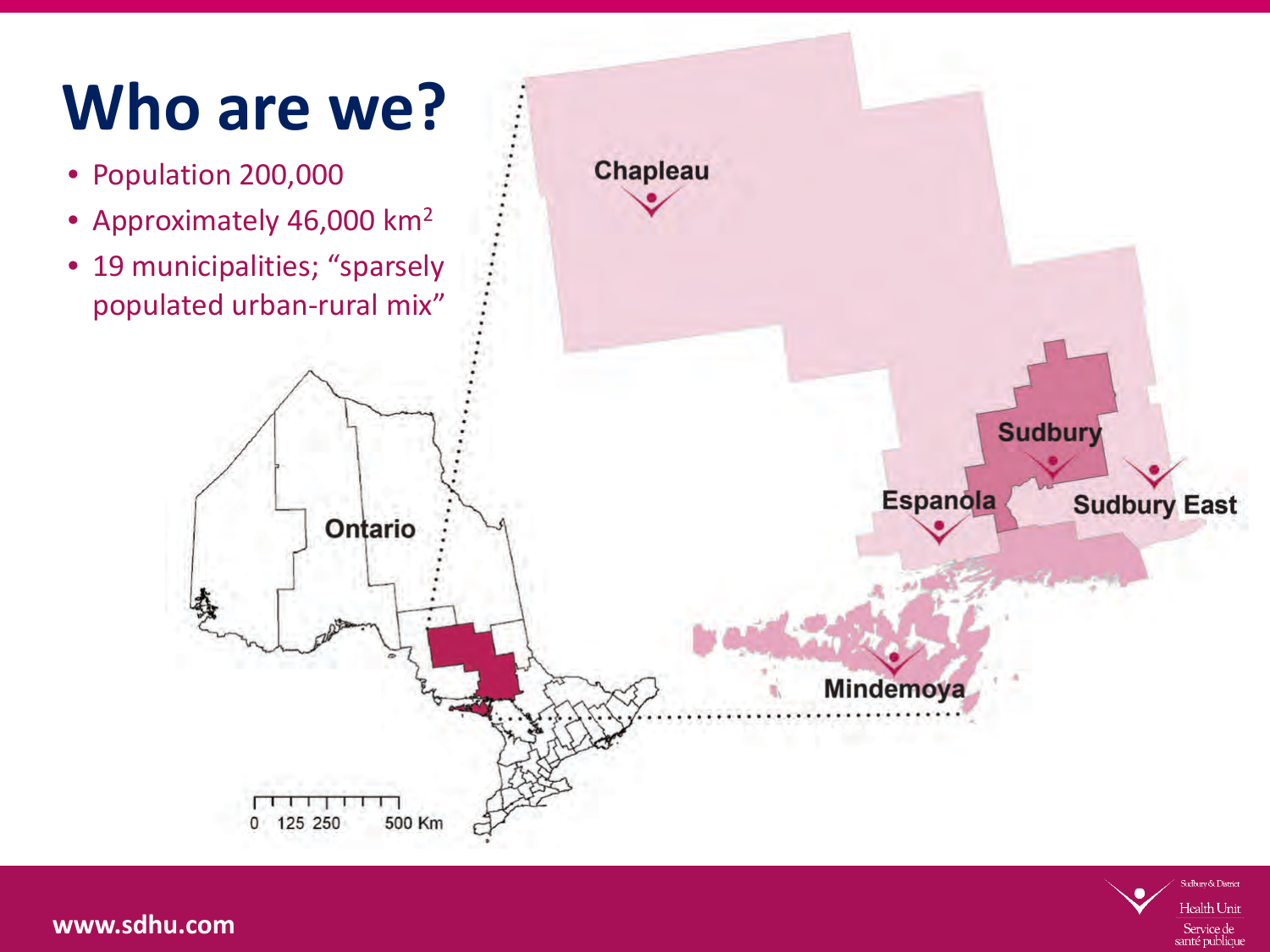# **Our Goal: Health Equity Vision 2020**

*The Sudbury & District Health Unit will work to improve the overall health and health equity of area citizens so that:*

- systemic and avoidable health disparities are steadily reduced and the gap in health between the best and worst off is narrowed;
- all citizens have equal opportunities for good health and well-being; and
- all citizens have equitable access to a full range of high quality public health programs and services.

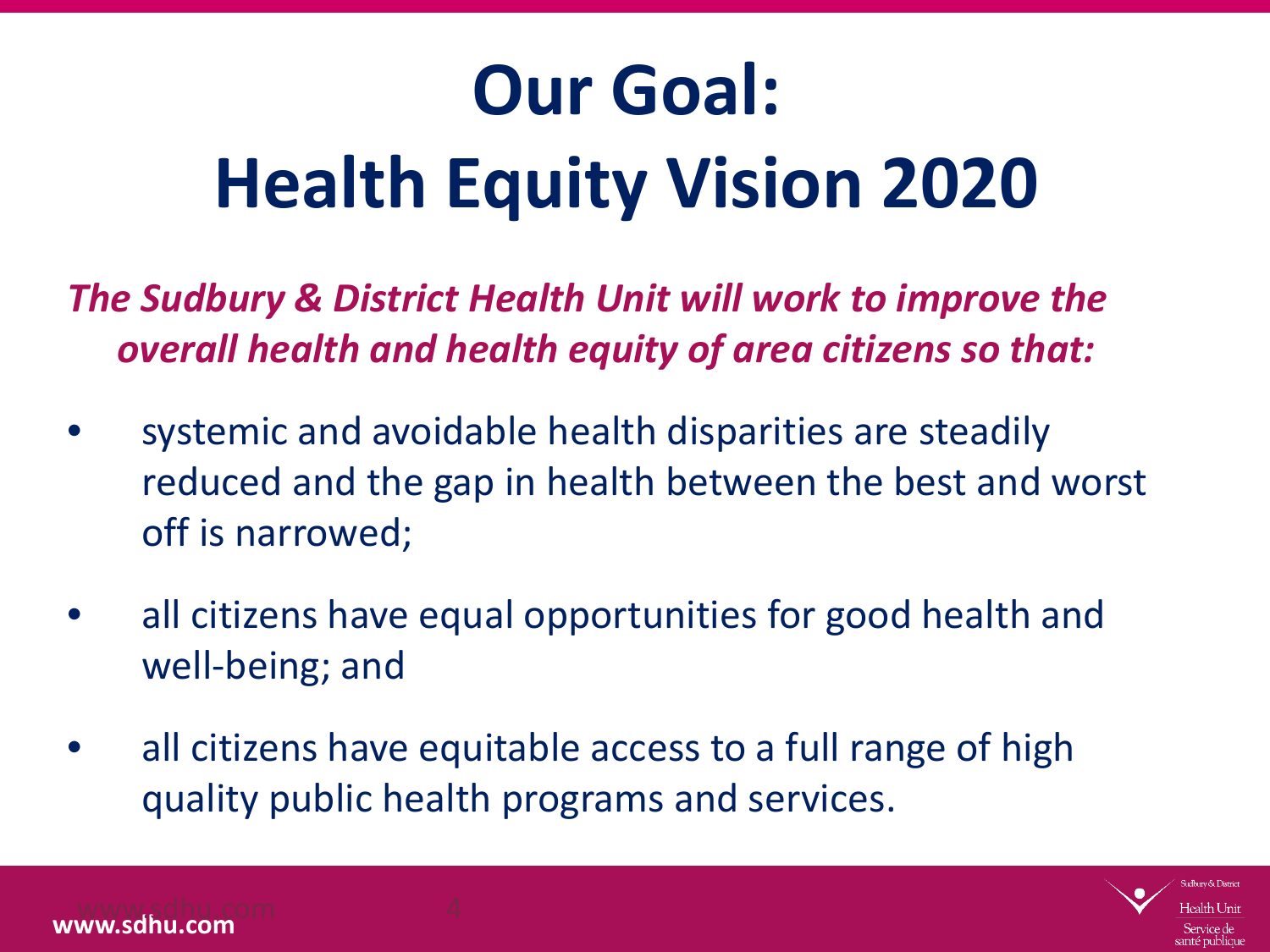

**www.sdhu.com** www.sdhu.com 5

**Health Unit** Service de santé publique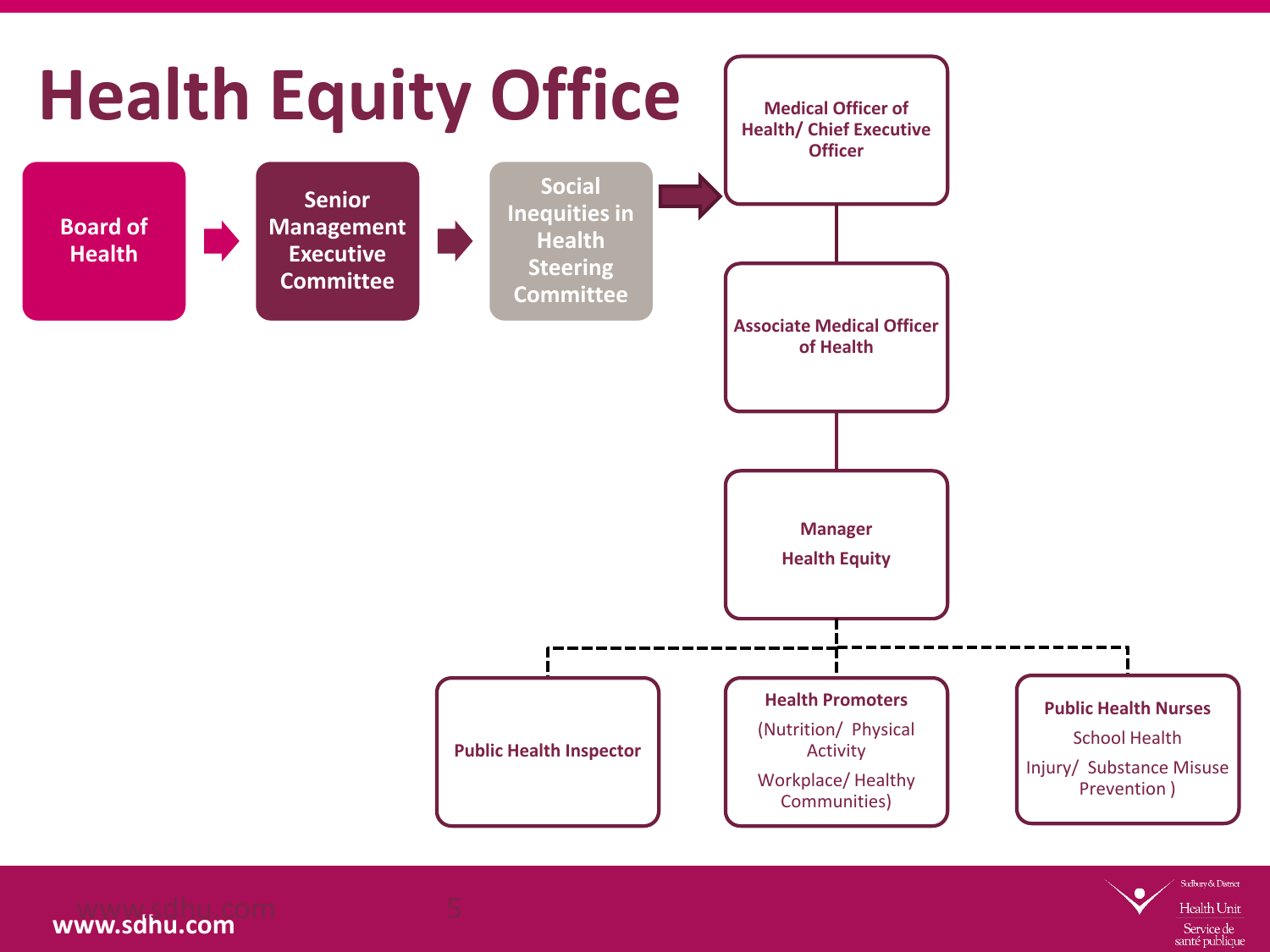## **Why Health Impact Assessment?**

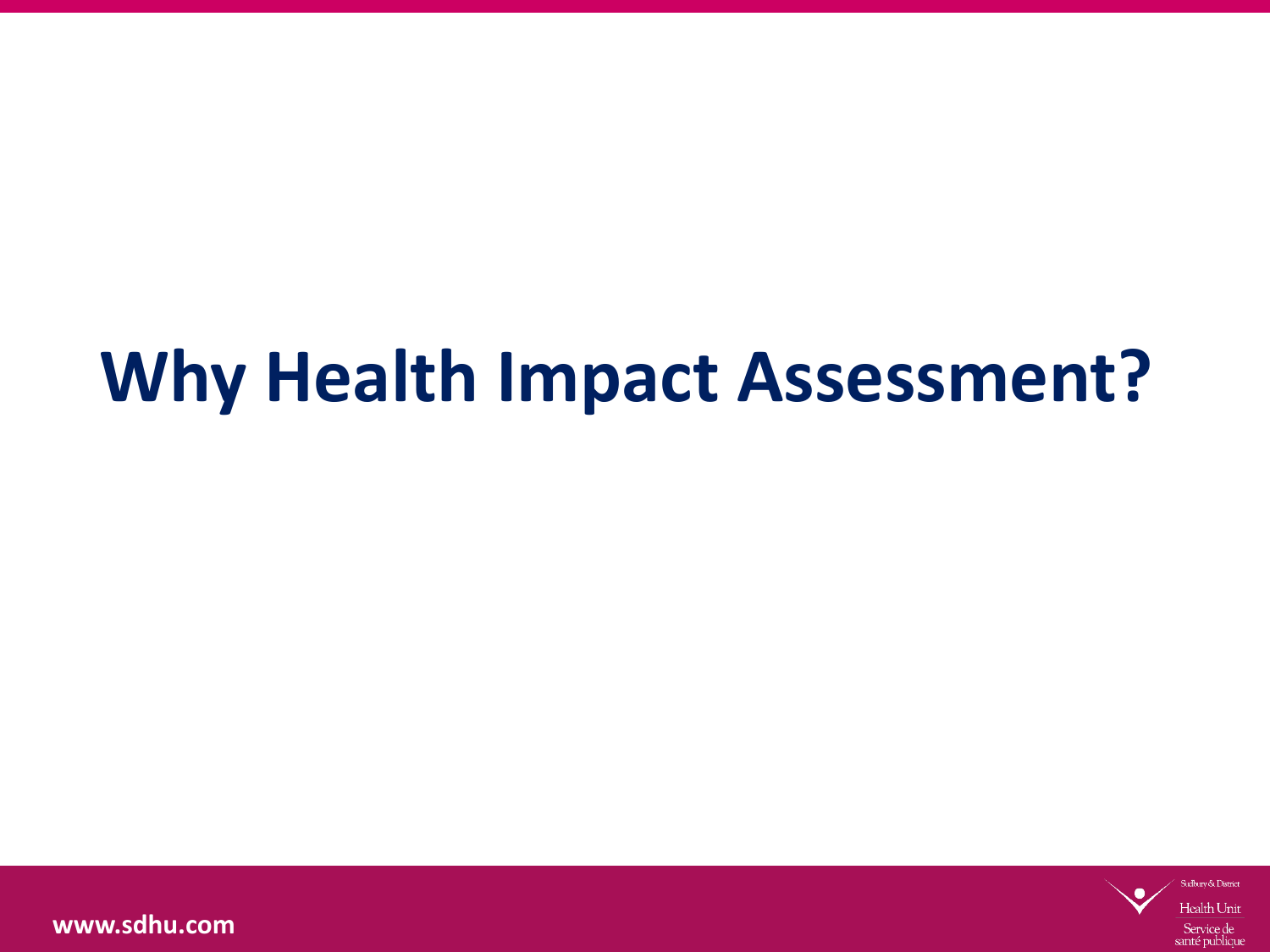

Sutcliffe, Laclé, Snelling, EXTRA Fellowship Final Project Report. 2010

Canadian Health Services Research Foundation, Executive Training for Research Application

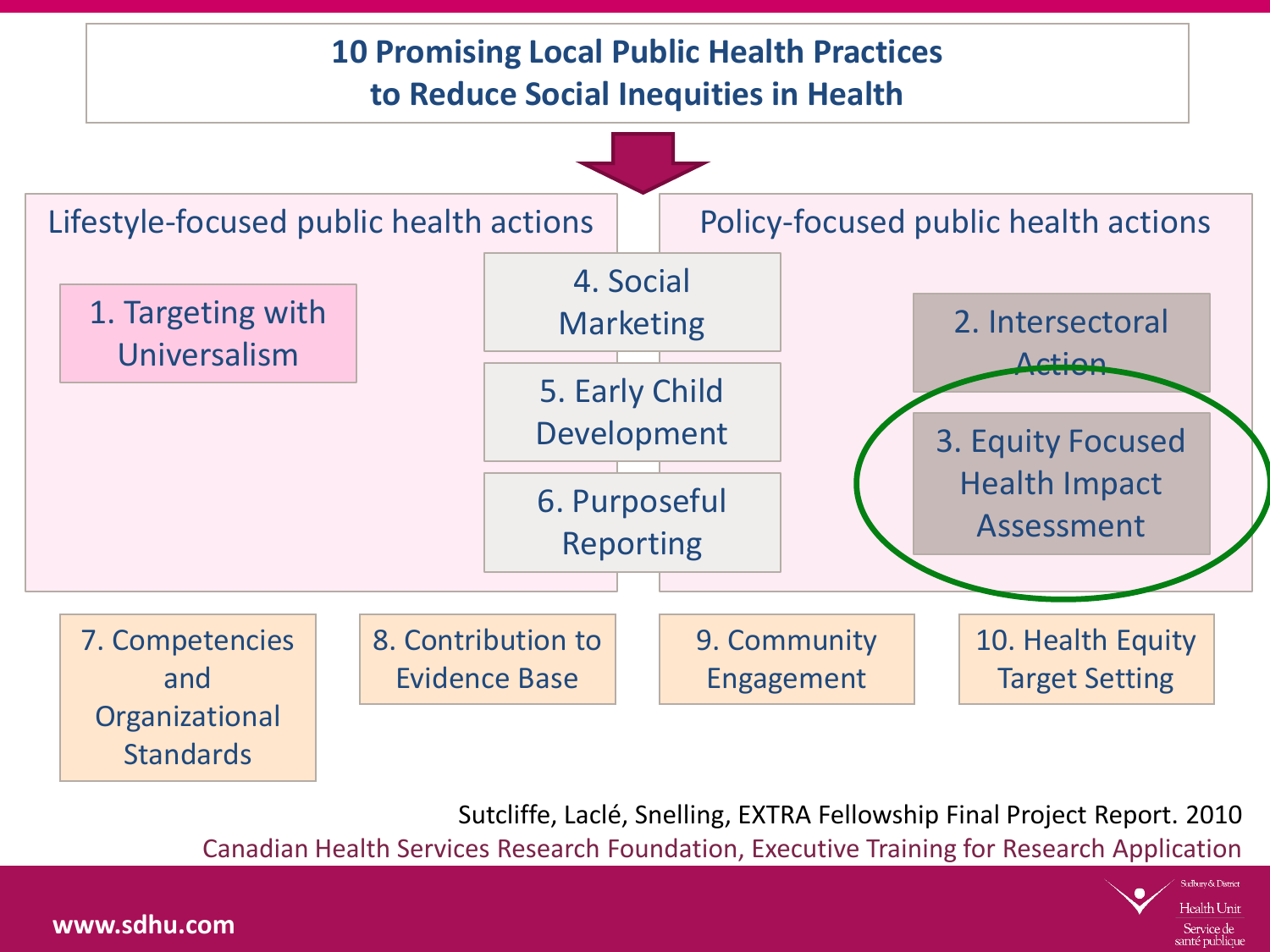# **EfHIA Community Pilots**

#### Supported by the City of Greater Sudbury Healthy Communities Cabinet



**Healthy Community Initiative** City of Greater Sudbury

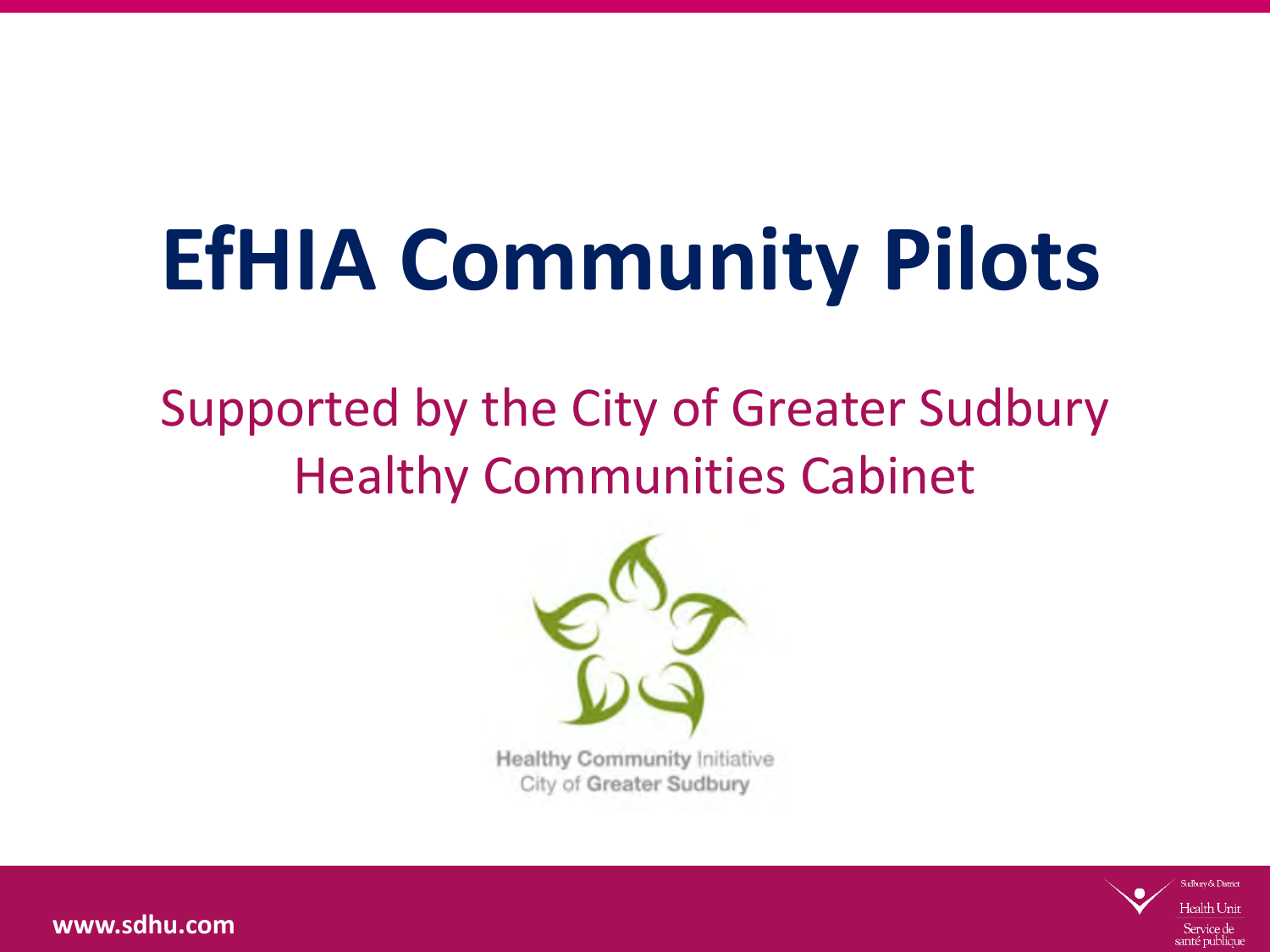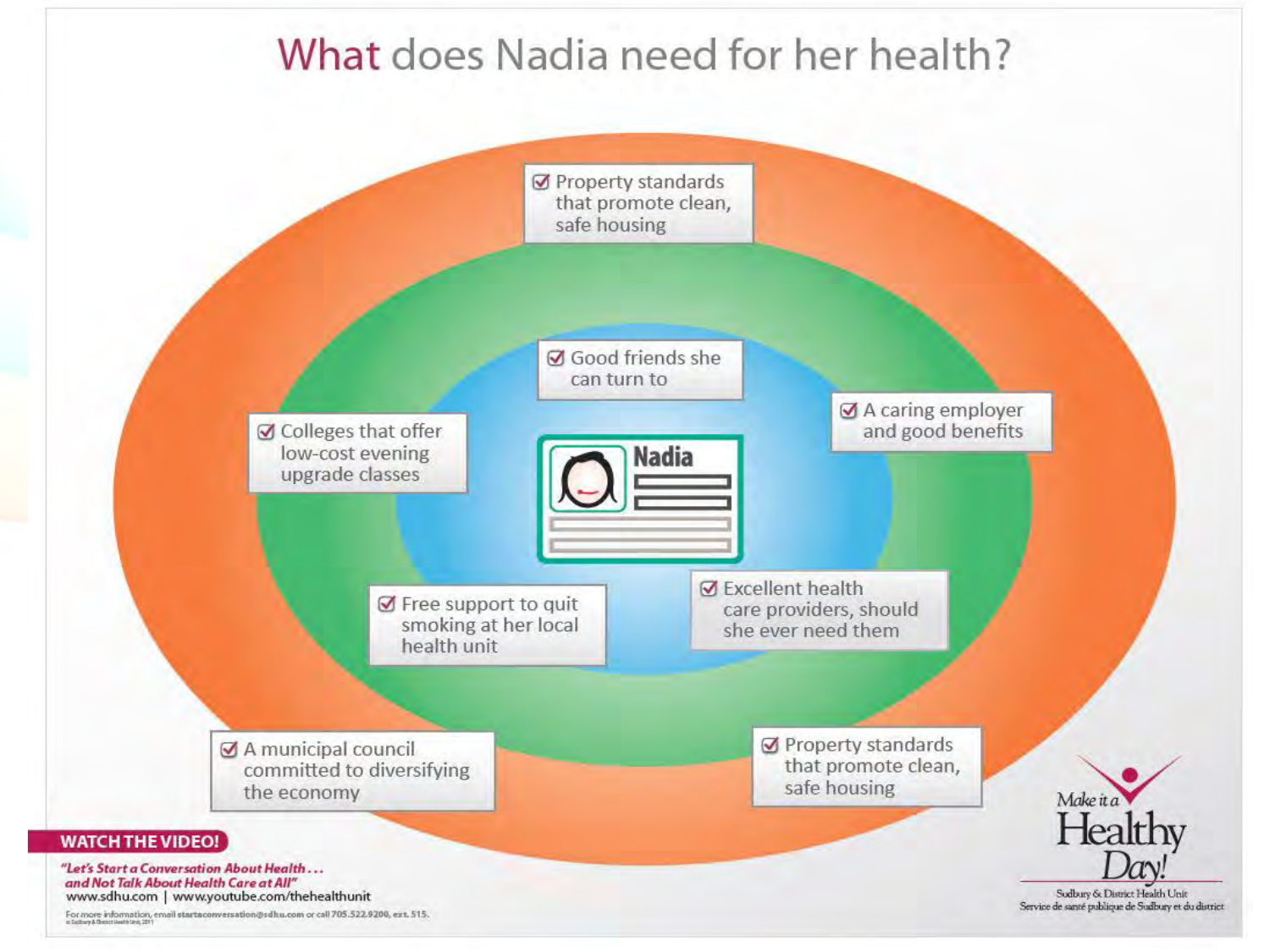## **Community Door Working Group**

#### *The proposal:*

A "shared space concept" in the City of Greater Sudbury. This model of service delivery would bring together diverse non-profit sector organizations into one location

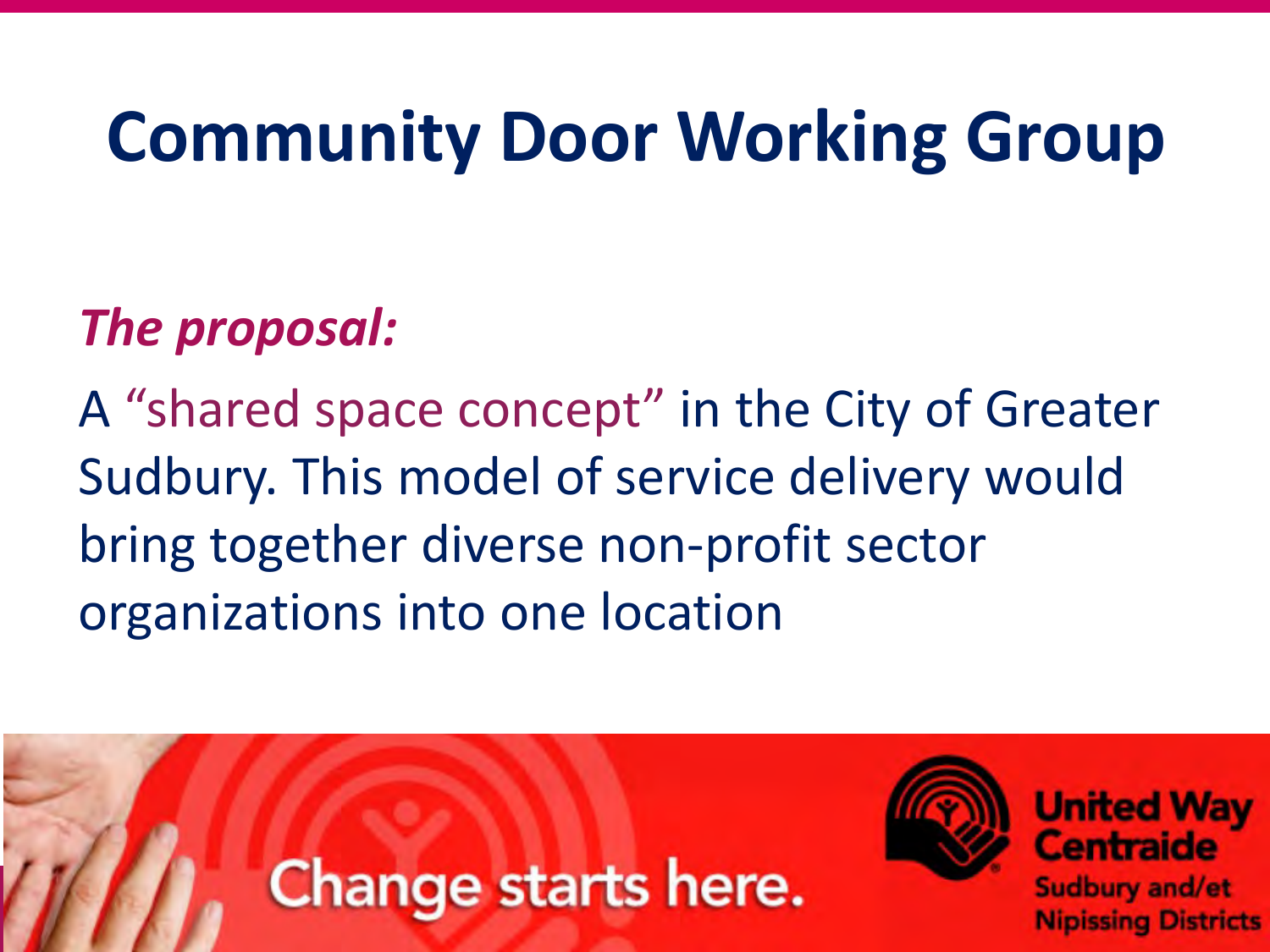## A "Rapid HIA" with **the Art Gallery of Sudbury**

### *The proposal:*

A new, purpose-built facility for the arts in Northern Ontario.



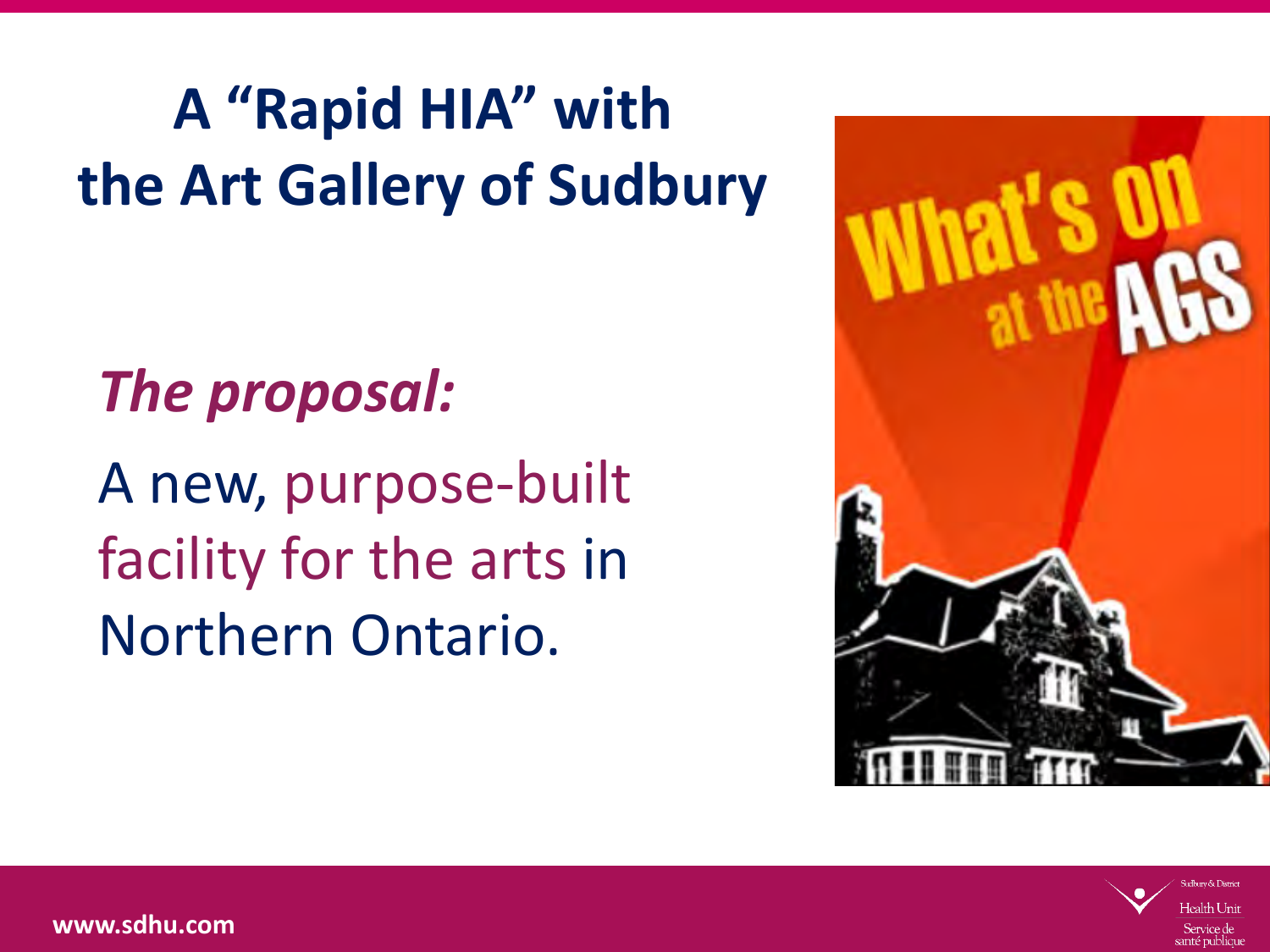# **Factors influencing community partner interest in HIA**

#### **HIA potentially:**

- Improves agency understanding of health impacts
- Helps to justify agency funding decisions
- Lends support to proposals once potential negative impacts are mitigated
- Enables agencies to enhance proposals to offer better services

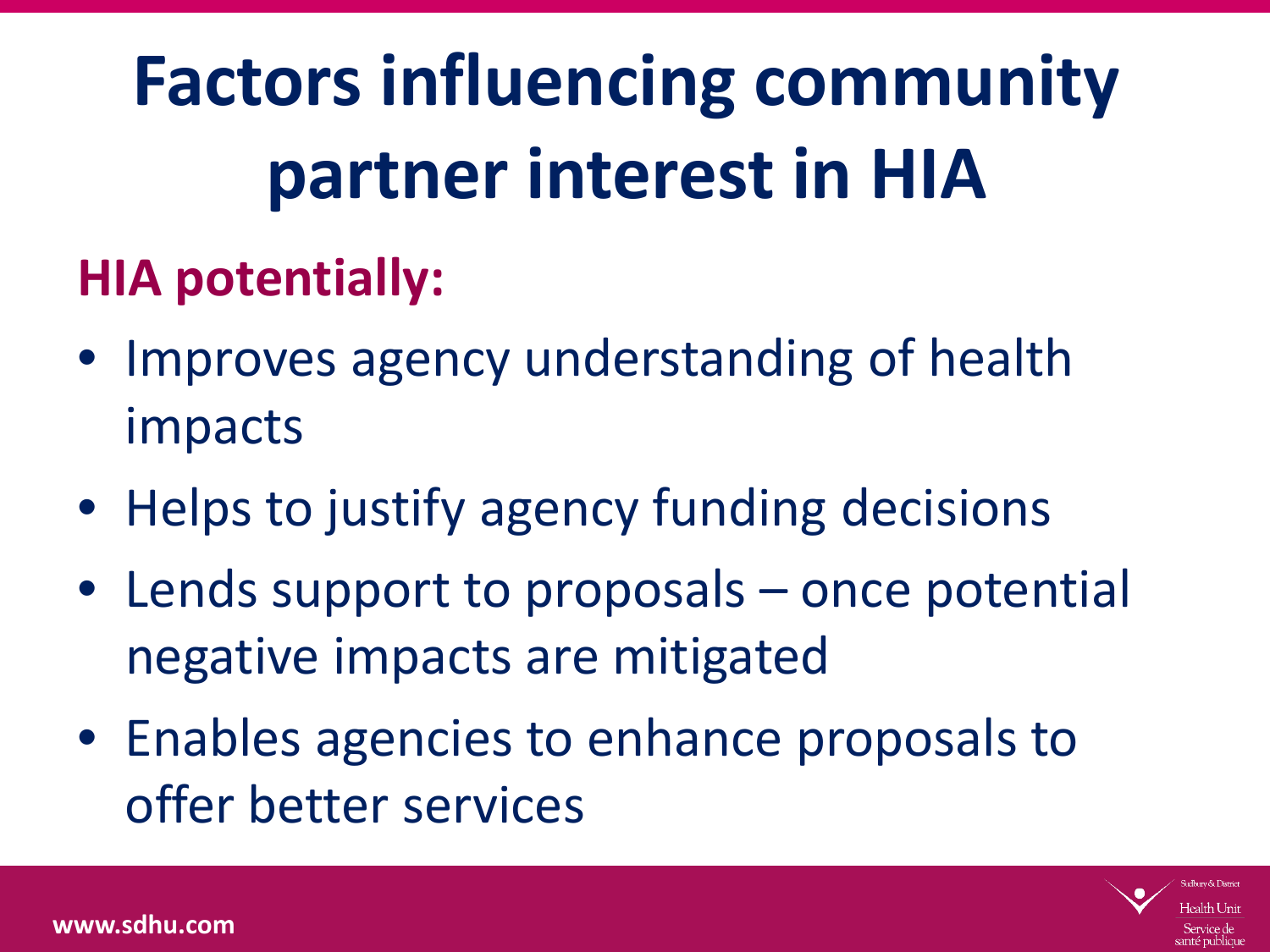## **Lessons learned**

#### **Challenges experienced along the way:**

- Limited capacity and human resources of partner agencies
- Lack of detail provided in original project proposal
- Limited stakeholder understanding of EfHIA goals and objectives
	- Initial stakeholder focus on individual health as opposed to broader community health
- Our own tendency to broaden the scope of the EfHIA throughout assessment phase

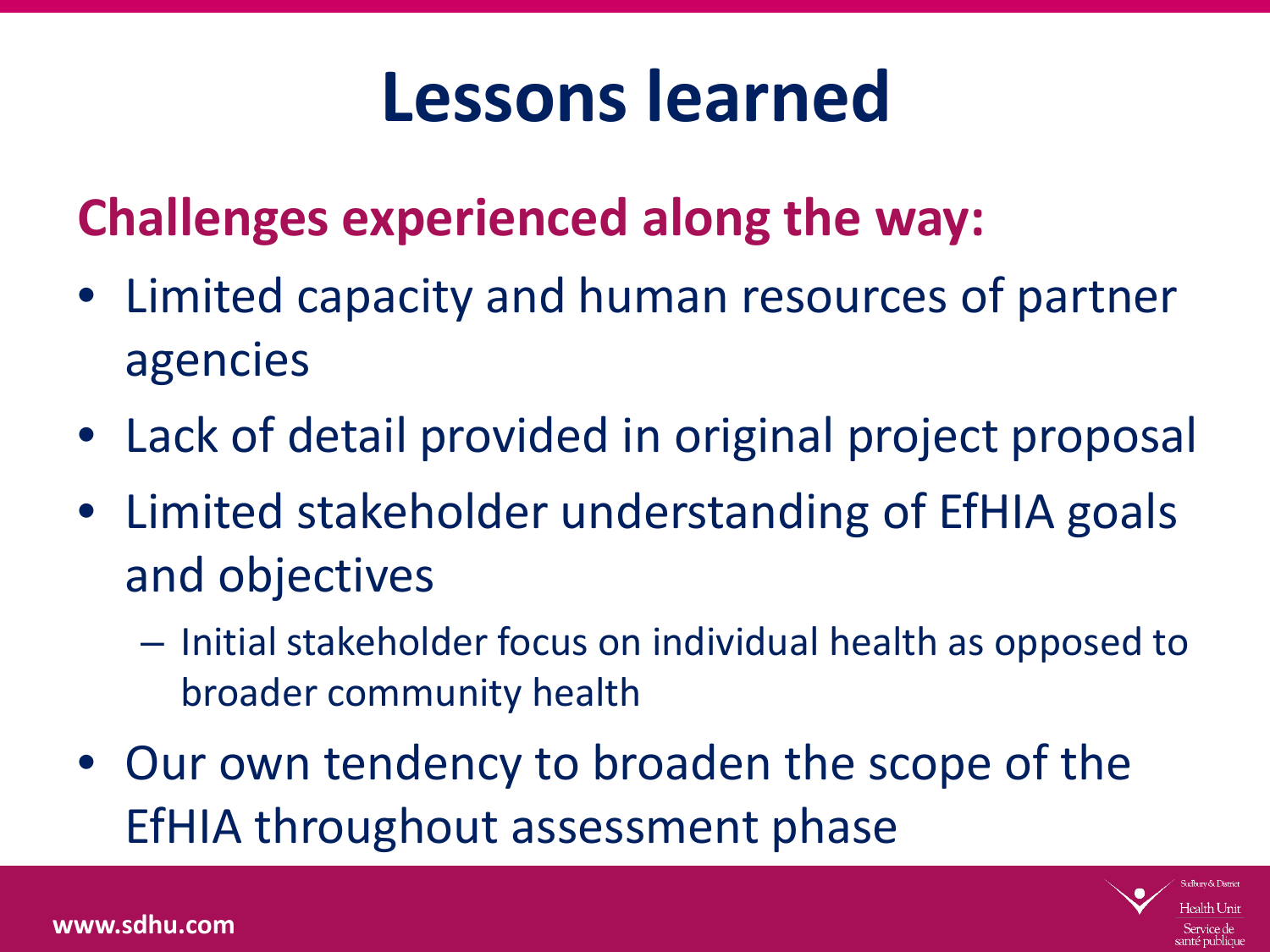## **Initial Pilot EfHIA Outcomes**

#### **Sudbury EfHIA projects have:**

- Highlighted potential unintended outcomes and impacts
- Broadened community understanding of the factors that contribute to health
- Convened diverse stakeholders around common interests

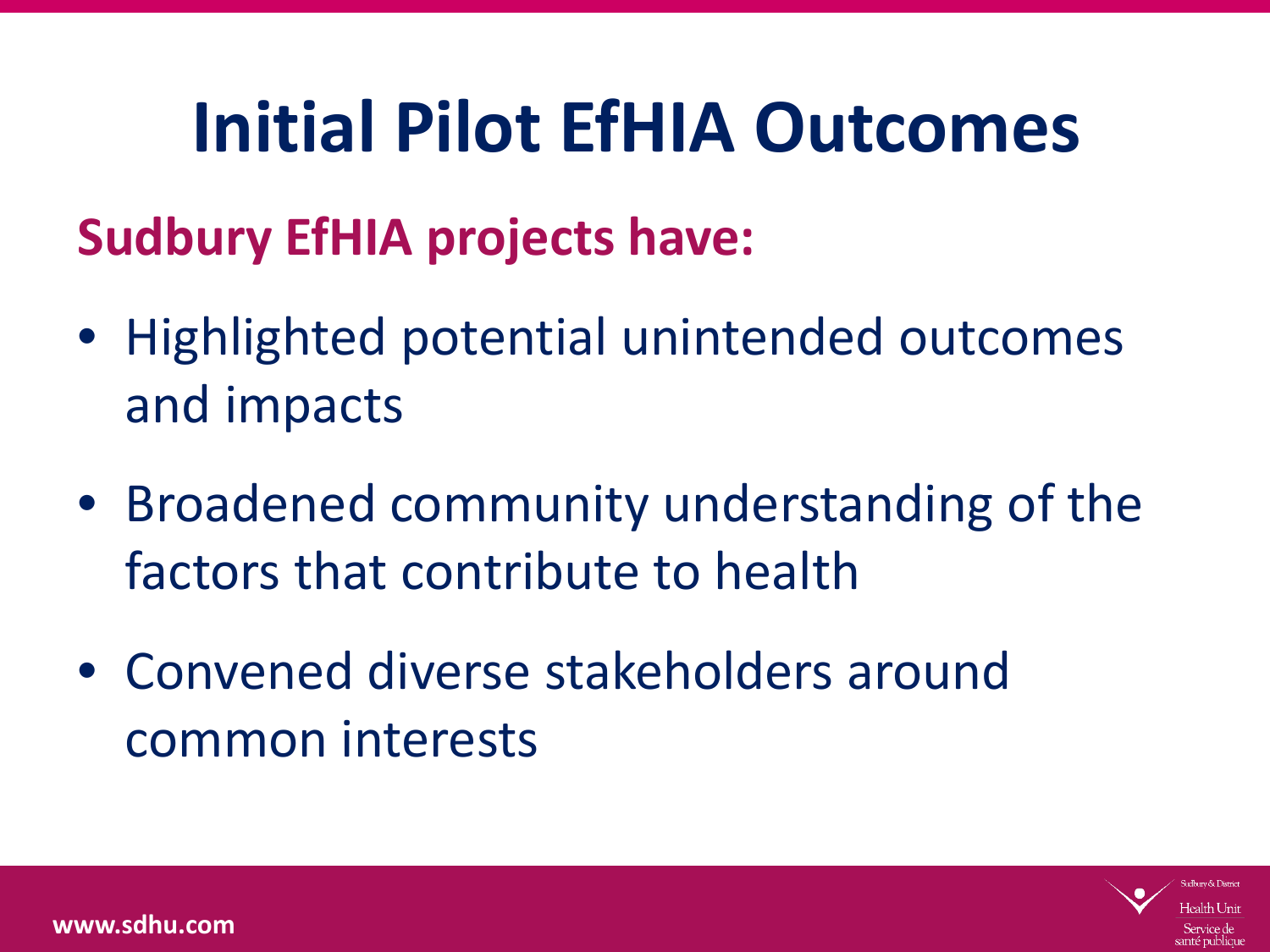# **City of Greater Sudbury Strategic Plan 2012-2014**

#### **Priority #5: Healthy Community**

*"Incorporate a health impact assessment tool or healthy community lens into City decision making for large scale projects and initiatives"*

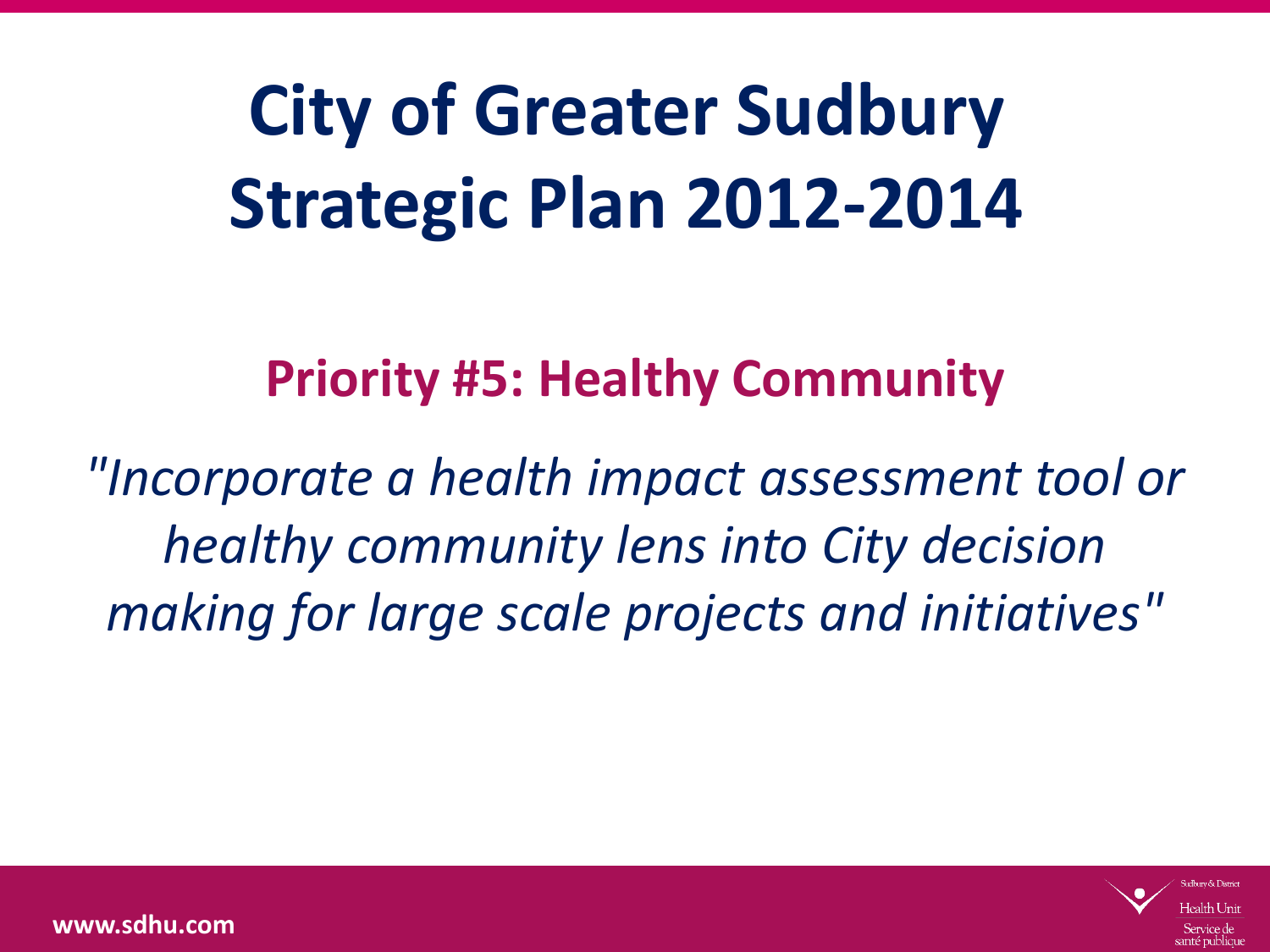# **Factors influencing City of Greater Sudbury interest in HIA**

- Years of public health / municipal partnerships that have incorporated a health equity lens
- Municipal commitment to the "Healthy Communities" model and mandate
- HIA seen as a tool to contribute to "the cultural shift toward a broader and more holistic approach to planning and service delivery "

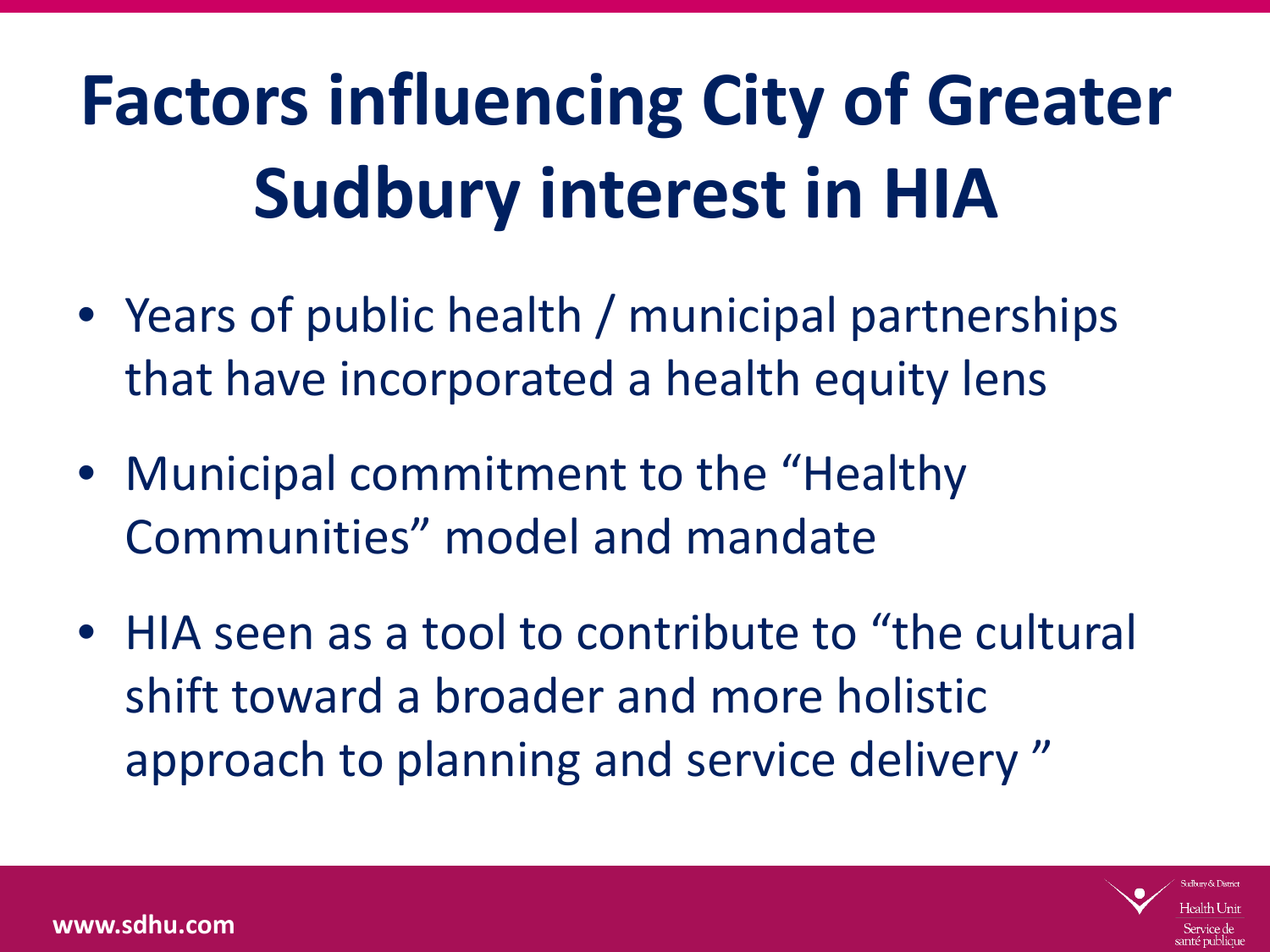## **Potential Roles for Public Health**



Service de santé publique

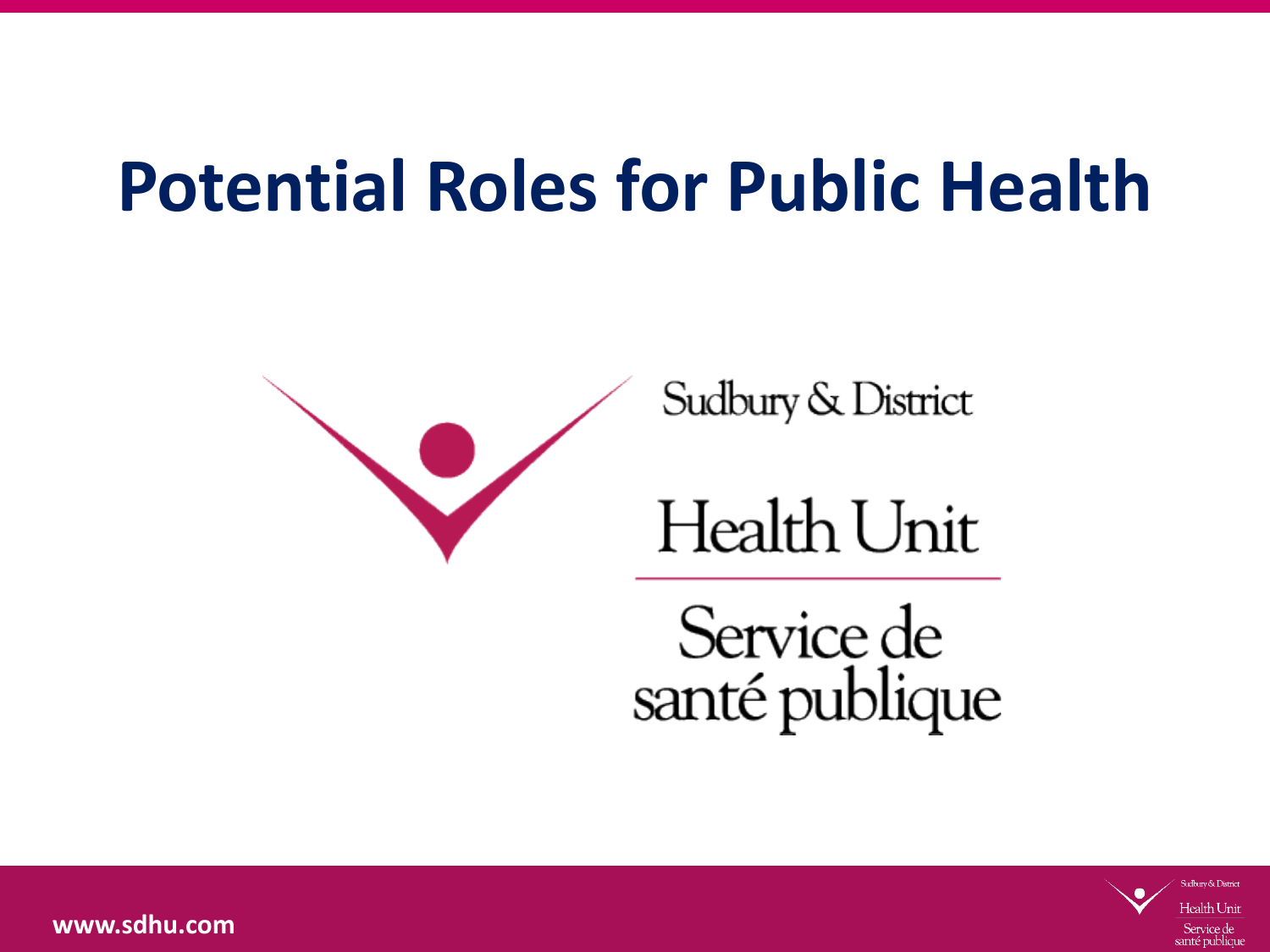## **EfHIA:** *The Motion*

THEREFORE BE IT RESOLVED THAT the Sudbury & District Board of Health *encourage local municipalities to consider Equity-focused Health Impact Assessment as a tool to support local decision-making*; and

FURTHER THAT the Sudbury & District Board of Health *direct staff to continue their efforts to promote Equity-focused Health Impact Assessment as a tool to support local decision-making* within Sudbury & District municipalities and across community sectors

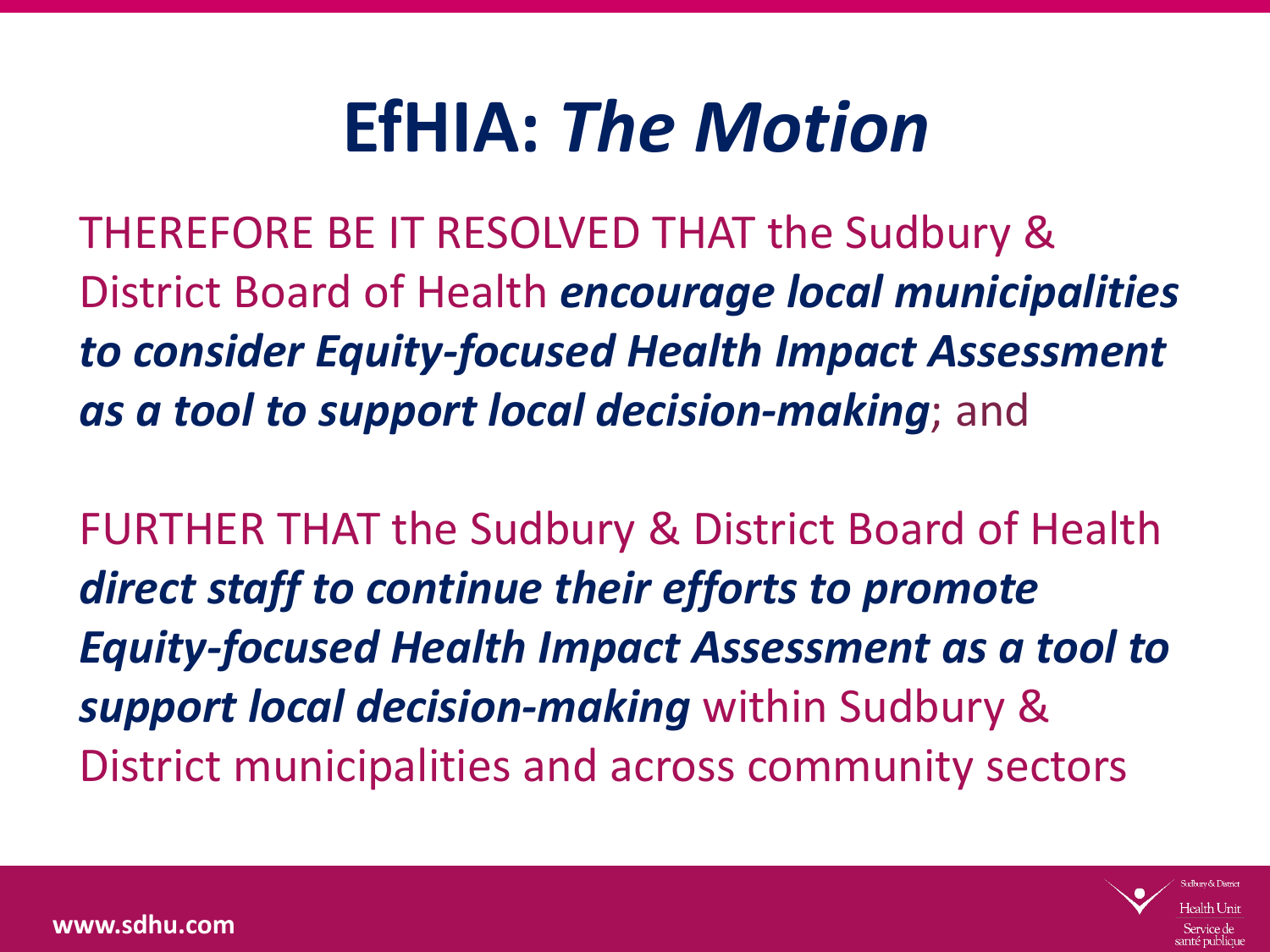#### *Promote and build capacity to conduct EfHIA among community partners*

- Link partners to EfHIA tools and resources
- Connect community stakeholders to participate in EfHIA screening/scoping
- Facilitate discussion and dialogue
- Assist with the review of evidence and development of recommendations

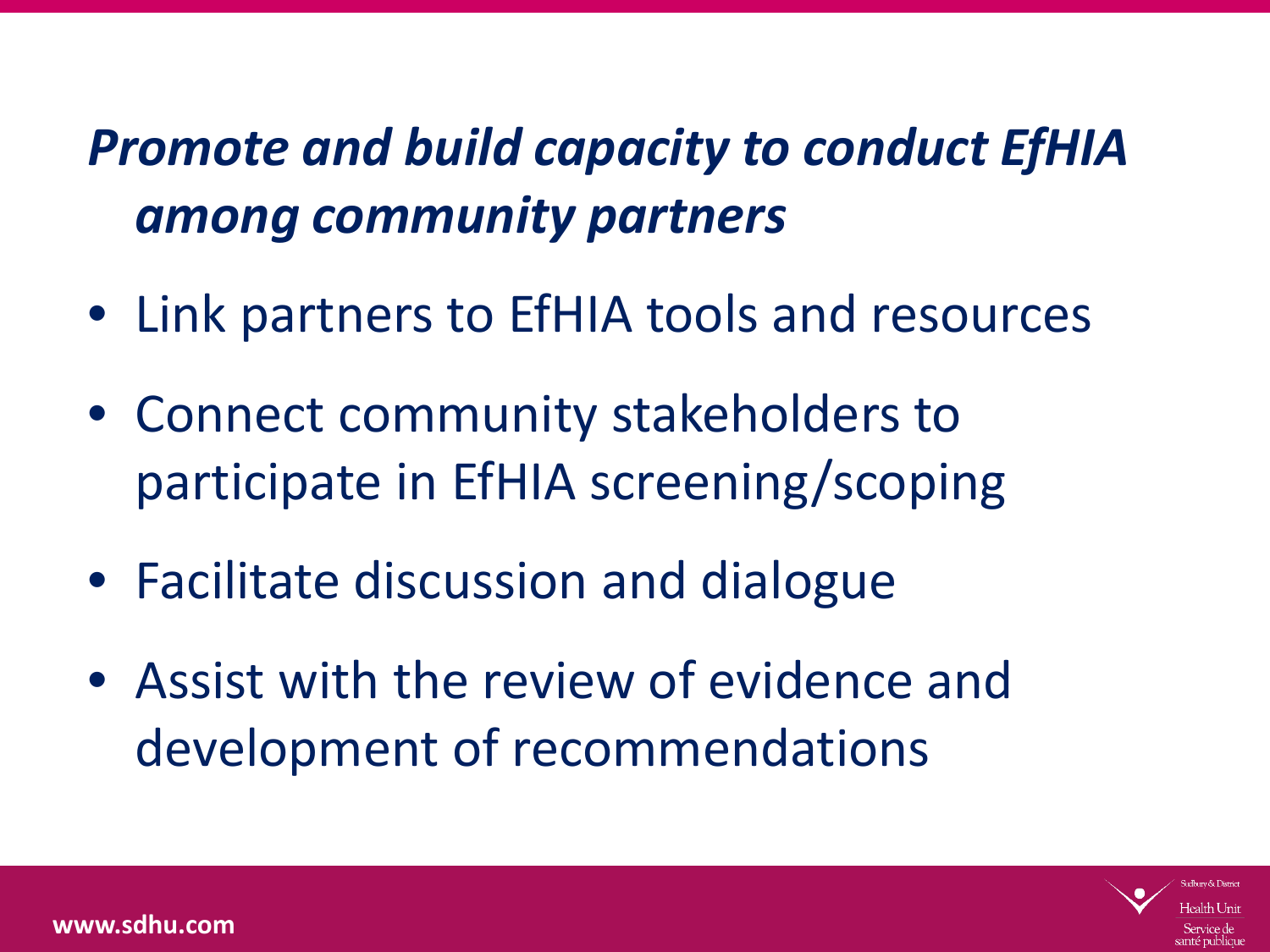# **Recommendations**

- Build decision-maker interest, understanding and support over time
- Understand partner motivation and capacity
- Present EfHIA as a tool to address existing and concrete issues (health inequities)
- Highlight potential of EfHIA to further support (as well as challenge) policies and proposals

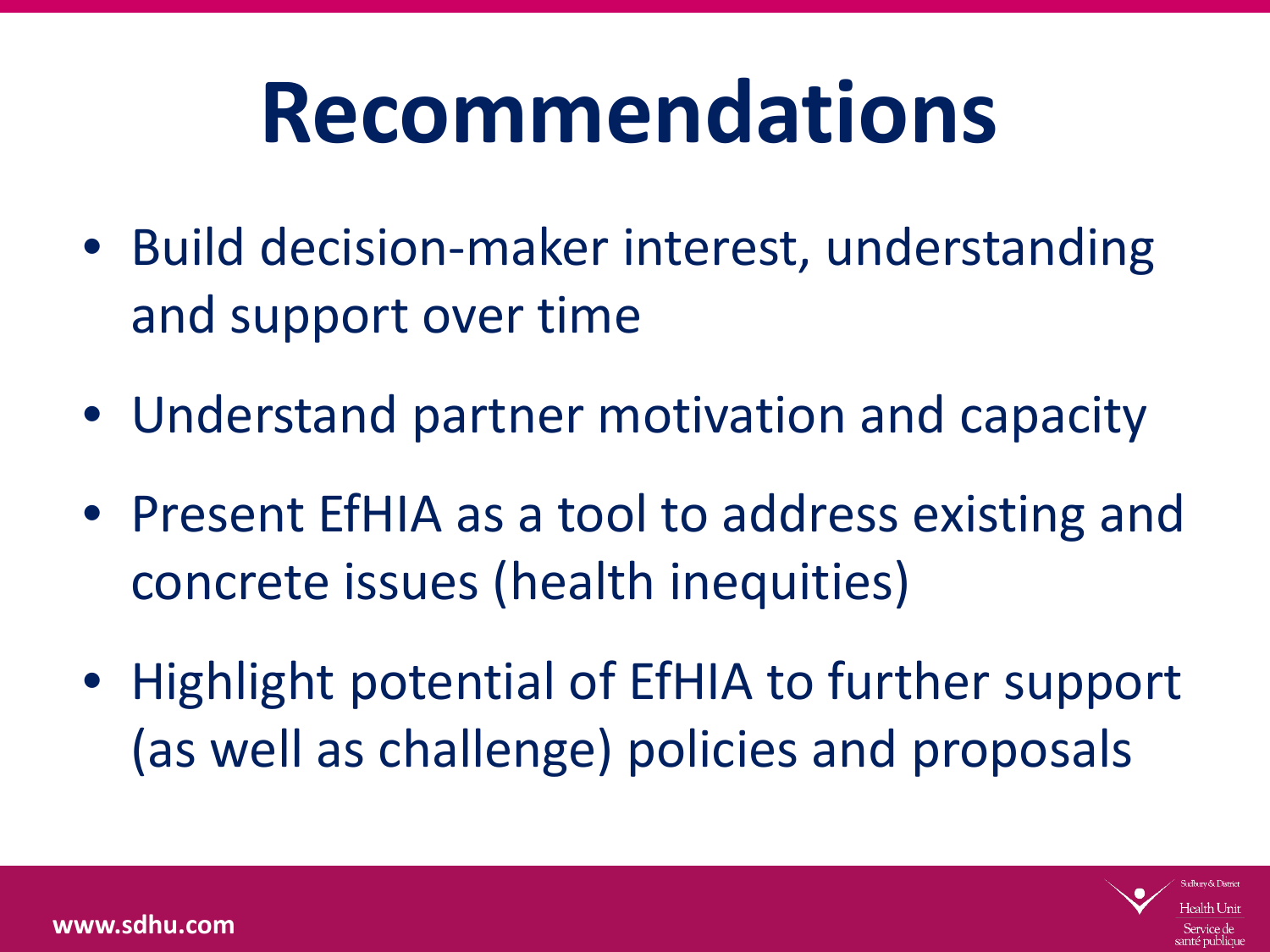# **Thank you**